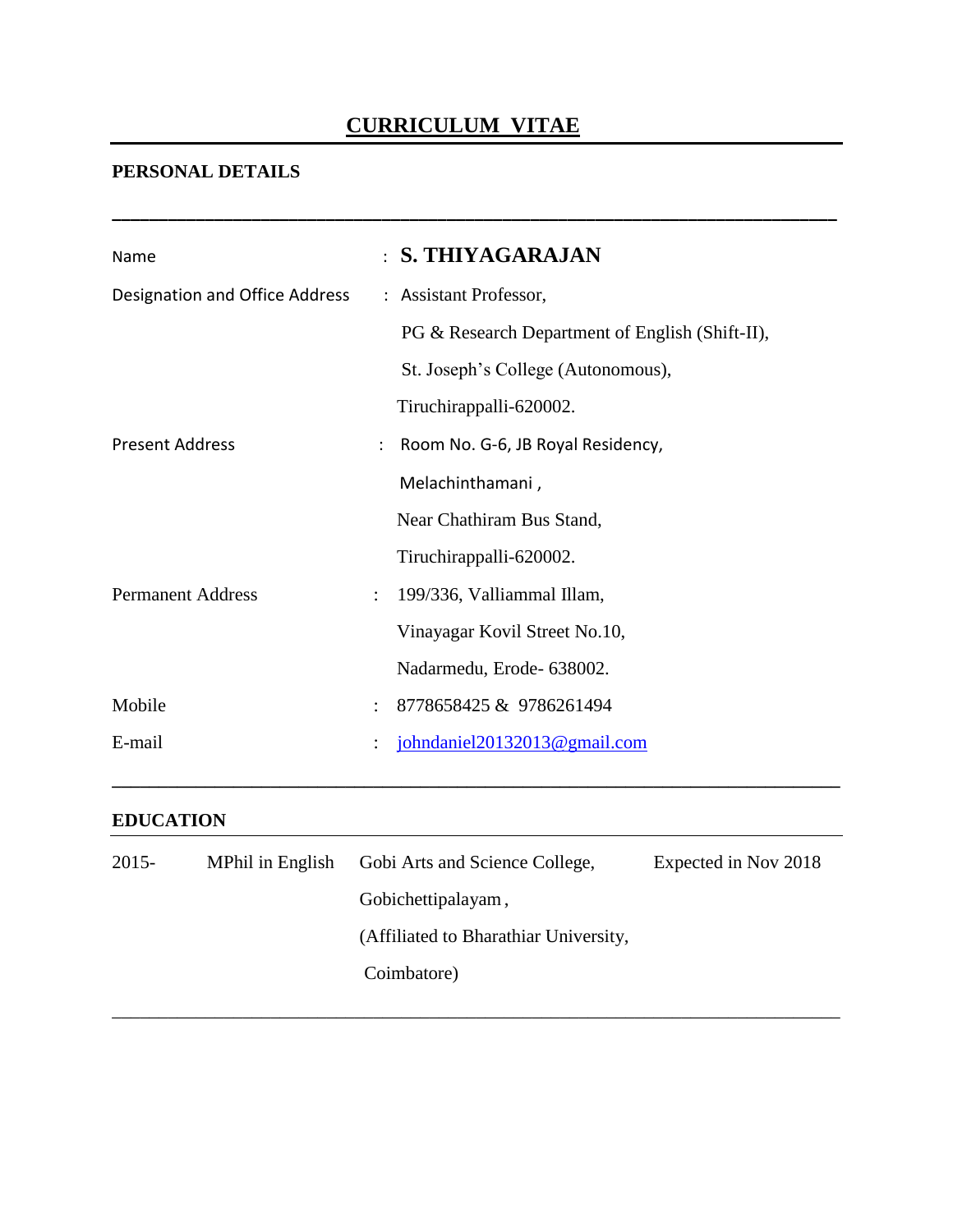### **EDUCATION**

|           | $2004-2006$ MA in English | Loyola College, Chennai<br>(Affiliated to the University of Madras, Chennai) | 61.23% |
|-----------|---------------------------|------------------------------------------------------------------------------|--------|
|           | $2001-2004$ BA in English | Government Arts College, Salem<br>(Affiliated to Periyar University, Salem)  | 56.04% |
| 2000-2001 | <b>STD XII</b>            | St. Paul's Higher Secondary School, Salem                                    | 67.41% |
| 1998-1999 | <b>STDX</b>               | St. Paul's Higher Secondary School, Salem                                    | 81.2%  |

\_\_\_\_\_\_\_\_\_\_\_\_\_\_\_\_\_\_\_\_\_\_\_\_\_\_\_\_\_\_\_\_\_\_\_\_\_\_\_\_\_\_\_\_\_\_\_\_\_\_\_\_\_\_\_\_\_\_\_\_\_\_\_\_\_\_\_\_\_\_\_\_\_\_\_\_\_\_

\_\_\_\_\_\_\_\_\_\_\_\_\_\_\_\_\_\_\_\_\_\_\_\_\_\_\_\_\_\_\_\_\_\_\_\_\_\_\_\_\_\_\_\_\_\_\_\_\_\_\_\_\_\_\_\_\_\_\_\_\_\_\_\_\_\_\_\_\_\_\_\_\_\_\_\_\_\_

## **QUALIFICATION APPROVAL**

 Received the **QUALIFICATION APPROVAL** for the post of Assistant Professor of English (Unaided) in Erode Arts and Science College (Autonomous), Erode; the Registrar, Bharathiar University has informed in the Qualification Approval that the faculty member is eligible for the post of Assistant Professor of English for UG & PG level teaching with effect from 20th November 2015.

## **UGC NET**

 Qualified the **UGC NATIONAL ELIGIBILITY TEST (NET)** for eligibility for Assistant Professor in English held on 29<sup>th</sup> June 2014.

\_\_\_\_\_\_\_\_\_\_\_\_\_\_\_\_\_\_\_\_\_\_\_\_\_\_\_\_\_\_\_\_\_\_\_\_\_\_\_\_\_\_\_\_\_\_\_\_\_\_\_\_\_\_\_\_\_\_\_\_\_\_\_\_\_\_\_\_\_\_\_\_\_\_\_\_\_

#### **TEACHING EXPERIENCE**

 Has been working as **ASSISTANT PROFESSOR** in the PG & Research Department of English (Shift-II) , **ST. JOSEPH"S COLLEGE** (Autonomous), Tiruchirappalli-620002 since 16th June 2016.

\_\_\_\_\_\_\_\_\_\_\_\_\_\_\_\_\_\_\_\_\_\_\_\_\_\_\_\_\_\_\_\_\_\_\_\_\_\_\_\_\_\_\_\_\_\_\_\_\_\_\_\_\_\_\_\_\_\_\_\_\_\_\_\_\_\_\_\_\_\_\_\_\_\_\_\_\_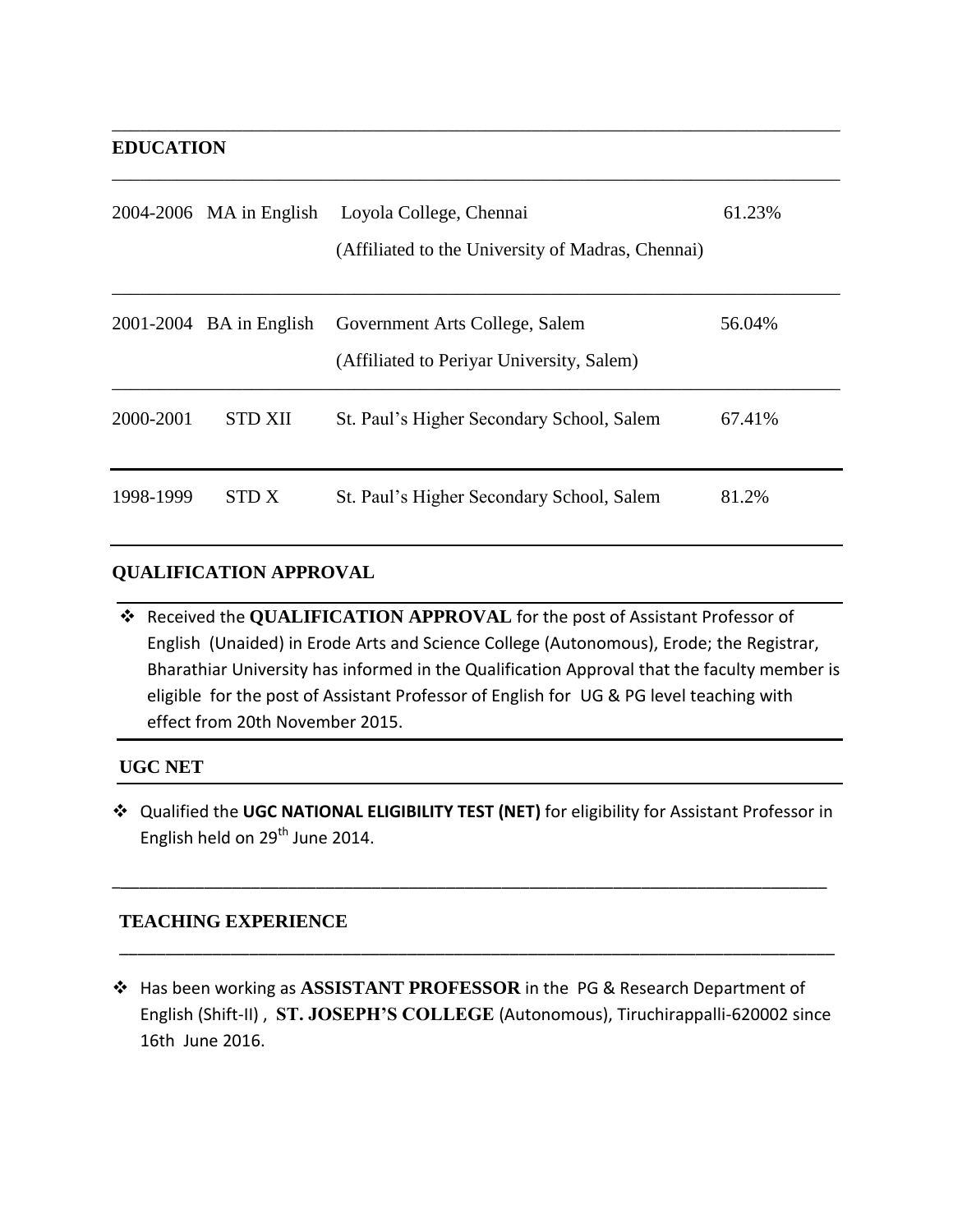- Worked as **ASSISTANT PROFESSOR** in the Department of English (SF Wing), **ERODE ARTS AND SCIENCE COLLEGE** (Autonomous), Erode- 638002 from 1st June 2015 to 31st May 2016.
- Worked as **ASSISTANT PROFESSOR** in the Department of English (SF Wing), **NEHRU MEMORIAL COLLEGE** (Autonomous), Puthanampatti , Tiruchirappalli-621007 from 11th June 2008 to 25th April 2009.

\_\_\_\_\_\_\_\_\_\_\_\_\_\_\_\_\_\_\_\_\_\_\_\_\_\_\_\_\_\_\_\_\_\_\_\_\_\_\_\_\_\_\_\_\_\_\_\_\_\_\_\_\_\_\_\_\_\_\_\_\_\_\_\_\_\_\_\_\_\_\_\_\_\_\_\_\_

\_\_\_\_\_\_\_\_\_\_\_\_\_\_\_\_\_\_\_\_\_\_\_\_\_\_\_\_\_\_\_\_\_\_\_\_\_\_\_\_\_\_\_\_\_\_\_\_\_\_\_\_\_\_\_\_\_\_\_\_\_\_\_\_\_\_\_\_\_\_\_\_\_\_\_\_\_

# **SEMINARS, CONFERENCES AND WORKSHOPS**

- **PARTICIPATED AND CHAIRED A SESSION** in A ONE-DAY NATIONAL SEMINAR FOR STUDENTS ON "LITERATURE OF THE MARGINALISED" organised by the PG & Research Department of English (Shift-II), St. Joseph's College (Autonomous), Tiruchirappalli, on 9thFebruary 2018.
- **PARTICIPATED** in DR.VADIVU THANGAVEL ENDOWMENT FACULTY DEVELOPMENT PROGRAMME ON "TEACHING GENERAL ENGLISH EFFECTIVELY" organised by the PG & Research Department of English, St. Joseph's College (Autonomous), Tiruchirappalli, on 15th November 2017.
- **PARTICIPATED** in the One-Day National Workshop on "ACTIVITY-BASED TEACHING STRATEGIES " organized by the PG & Research Department of English, St. Joseph's College (Autonomous), Tiruchirappalli on 22nd September 2017.
- **PARTICIPATED AND CHAIRED A SESSION** in "AN INTERNATIONAL CONFERENCE ON RE-INTERPRETING SHAKESPEARE" conducted by the PG & Research Department of English, St. Joseph's College (Autonomous), Tiruchirappalli, on 15th December 2016.
- **PARTICIPATED AND CHAIRED A SESSION** in "A ONE-DAY NATIONAL SEMINAR FOR STUDENTS ON "MULTIFARIOUS VOICES OF INDIAN WOMEN WRITERS "organised by the PG & Research Department of English (Shift-II), St. Joseph's College (Autonomous), Tiruchirappalli, on 30thNovember 2016.
- **PARTICIPATED** in the National Level Conference on "RECENT DEVELOPMENTS IN POST-COLONIAL STUDIES" organized by the PG & Research Department of English, Selvamm Arts and Science College (Autonomous), Namakkal, on 22nd March 2016.
- **PARTICIPATED** in the National Workshop on "THE ROADS TO BE TAKEN" organized by the Department of English (Self-Finance Wing), Erode Arts and Science College (Autonomous), Erode, on 3rd September 2015.
- **→ PARTICIPATED** in the Intercollege Seminar on 'U' in 'U' which was held at Arutcholai Inter- Religious Centre, Salem, on 31st January 2003.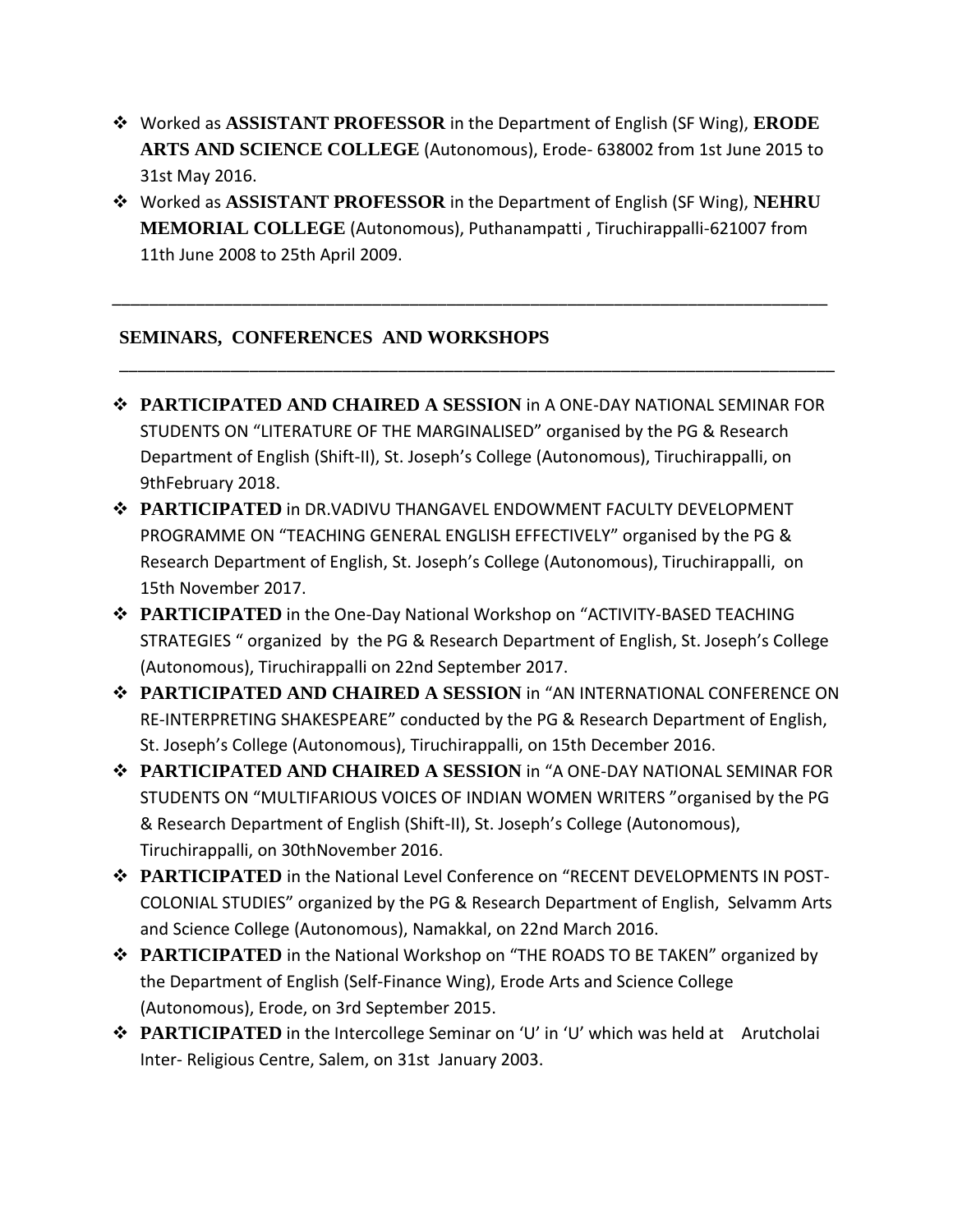### **PRIZES AND AWARDS**

 Secured the **FIRST RANK AT THE SCHOOL LEVEL IN STD VIII** with 87% of marks ; the photograph was published on the daily newspaper *MALAI MURASU* on 19th April 1997; Fr. Arulappan, Headmaster, St. Paul's Higher Secondary School, Salem awarded a **MEDAL.**

**\_\_\_\_\_\_\_\_\_\_\_\_\_\_\_\_\_\_\_\_\_\_\_\_\_\_\_\_\_\_\_\_\_\_\_\_\_\_\_\_\_\_\_\_\_\_\_\_\_\_\_\_\_\_\_\_\_\_\_\_\_\_\_\_\_\_\_\_\_\_\_\_\_\_\_\_\_**

**\_\_\_\_\_\_\_\_\_\_\_\_\_\_\_\_\_\_\_\_\_\_\_\_\_\_\_\_\_\_\_\_\_\_\_\_\_\_\_\_\_\_\_\_\_\_\_\_\_\_\_\_\_\_\_\_\_\_\_\_\_\_\_\_\_\_\_\_\_\_\_\_\_\_\_\_\_**

- Won the **FIRST PLACE IN THE NATTUPPURA KALAIGAL COMPETITION** in Ovations 2005 Inter-Departmental Culturals held on 15-17 September 2005 in Loyola College, Chennai.
- Won the **THIRD PLACE IN THE CREATIVE WRITING COMPETITION (TAMIL)** in Ovations 2004 Inter-Departmental Culturals held on 10 & 11 September 2004 in Loyola College, Chennai.
- Won the **THIRD PRIZE IN THE QUIZ COMPETITION** conducted by the English Literary Association, Government Arts College, Salem in 2004.
- Won the **FIRST PRIZE IN THE ELOCUTION COMPETITION** conducted by the English Literary Association, Government Arts College, Salem in 2004.
- Won the **FIRST PRIZE IN THE ESSAY WRITING COMPETITION** conducted by the English Literary Association, Government Arts College, Salem in 2004.
- Won the **FIRST PRIZE IN THE POEM WRITING COMPETITION** conducted by the English Literary Association, Government Arts College, Salem in 2004 .
- Placed **THIRD IN SENIOR DISCUS THROW** in the Annual Sports Day conducted in St. Paul's Higher Secondary School, Salem in 1998 ; awarded a **BRONZE MEDAL**.
- Placed **THIRD IN JUNIOR DISCUS THROW** in the Annual Sports Day conducted in St. Paul's Higher Secondary School, Salem in 1997 ; awarded a **BRONZE MEDAL**.
- Placed **THIRD IN JUNIOR SHOT PUT THROW** in the Annual Sports Day conducted in St. Paul's Higher Secondary School, Salem in 1997 ; awarded a **BRONZE MEDAL**.
- Won in the **THIRUKKURAL RECITATION COMPETITION** which was conducted by the World Thirukkural Centre, Chennai as a part of the Golden Jubilee year celebration of the Indian Independence in St. Paul's Higher Secondary School, Salem ; the World Thirukkural Centre conferred the title **"THIRUKKURAL SELVAR"**.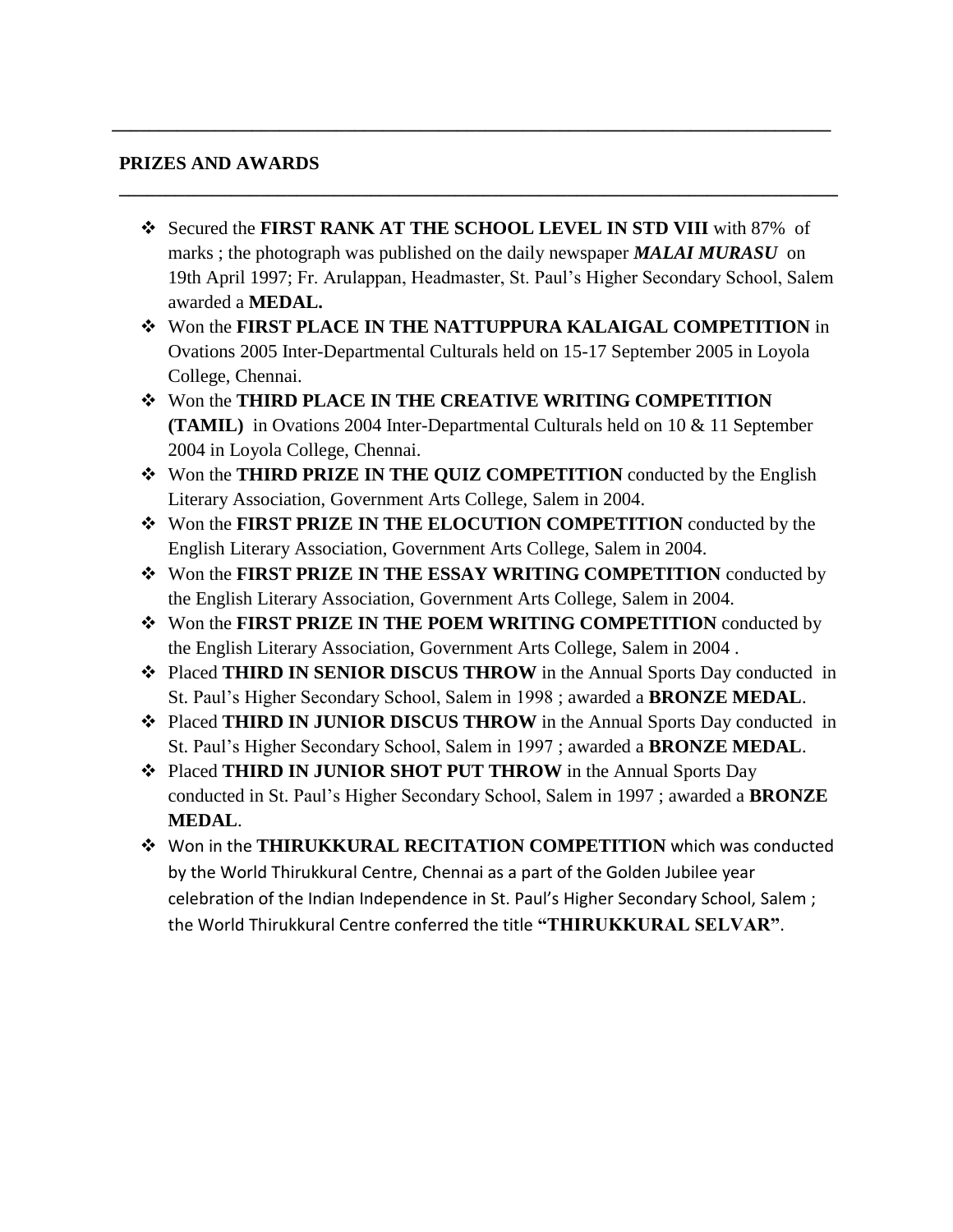### **NATIONAL CADET CORPS**

 Served in the **NCC (JUNIOR DIVISION) IN THE UNIT 12 TN BN NCC** for two years during the academic years 1996-1997and 1997-1998 .

**\_\_\_\_\_\_\_\_\_\_\_\_\_\_\_\_\_\_\_\_\_\_\_\_\_\_\_\_\_\_\_\_\_\_\_\_\_\_\_\_\_\_\_\_\_\_\_\_\_\_\_\_\_\_\_\_\_\_\_\_\_\_\_\_\_\_\_\_\_\_\_\_\_\_\_\_\_\_**

**\_\_\_\_\_\_\_\_\_\_\_\_\_\_\_\_\_\_\_\_\_\_\_\_\_\_\_\_\_\_\_\_\_\_\_\_\_\_\_\_\_\_\_\_\_\_\_\_\_\_\_\_\_\_\_\_\_\_\_\_\_\_\_\_\_\_\_\_\_\_\_\_\_\_\_\_\_\_**

- Participated in the **TREKKING PROGRAMME** to Shervaroys conducted by Salem Tree Club as part of celebrating the Indian Republic Day on  $26<sup>th</sup>$  January 1997.
- Attended the **NCC ANNUAL TRAINING CAMP** held at S.R.I.M.B.H.S.S., Pollachi from  $26<sup>th</sup>$  December 1997 to  $4<sup>th</sup>$  January 1998.
- Won the **FIRST PLACE IN KADADDI** in the NCC Annual Training Camp held at S.R.I.M.B.H.S.S., Pollachi in January 1998; awarded a **GOLD PLATED MEDAL**.
- Passed the **NCC "A" CERTIFICATE EXAMINATION** held in 1998 under the authority of the **MINISTRY OF DEFENCE, GOVERNMENT OF INDIA**, Grading **'A'**

# **ANNUAL ALL INDIA PRE-SENIOR GK & UNESCO INFORMATION TESTS**

**\_\_\_\_\_\_\_\_\_\_\_\_\_\_\_\_\_\_\_\_\_\_\_\_\_\_\_\_\_\_\_\_\_\_\_\_\_\_\_\_\_\_\_\_\_\_\_\_\_\_\_\_\_\_\_\_\_\_\_\_\_\_\_\_\_\_\_\_\_\_\_\_**

**\_\_\_\_\_\_\_\_\_\_\_\_\_\_\_\_\_\_\_\_\_\_\_\_\_\_\_\_\_\_\_\_\_\_\_\_\_\_\_\_\_\_\_\_\_\_\_\_\_\_\_\_\_\_\_\_\_\_\_\_\_\_\_\_\_\_\_\_\_\_\_\_**

- **PASSED** the 47th **ANNUAL ALL INDIA PRE-SENIOR GENERAL KNOWLEDGE TEST**  conducted all over India by the All India Board of General Knowledge Test ,a wing of United Schools Organisation of India (USO), USO House, New Delhi on 29th November, 1997.
- **PASSED** the 19th **ANNUAL ALL INDIA PRE - SENIOR UNESCO INFORMATION TEST**  conducted by the United Schools International (USI),USO House, New Delhi on 30th September, 1997.

**\_\_\_\_\_\_\_\_\_\_\_\_\_\_\_\_\_\_\_\_\_\_\_\_\_\_\_\_\_\_\_\_\_\_\_\_\_\_\_\_\_\_\_\_\_\_\_\_\_\_\_\_\_\_\_\_\_\_\_\_\_\_\_\_\_\_\_\_\_\_\_\_\_\_\_\_\_\_**

**\_\_\_\_\_\_\_\_\_\_\_\_\_\_\_\_\_\_\_\_\_\_\_\_\_\_\_\_\_\_\_\_\_\_\_\_\_\_\_\_\_\_\_\_\_\_\_\_\_\_\_\_\_\_\_\_\_\_\_\_\_\_\_\_\_\_\_\_\_\_\_\_\_\_\_\_\_\_**

#### **SKILLS**

**Languages** : Tamil and English

**Interests** : Singing devotional songs (a member of the choir in the church Jesus Miracle Ministry ,Moolappalayam,Erode) and acting in GOSPEL drama and GOSPEL films (*IDAIVAELAI* (2013) & *ESCAPEE* (2016)).